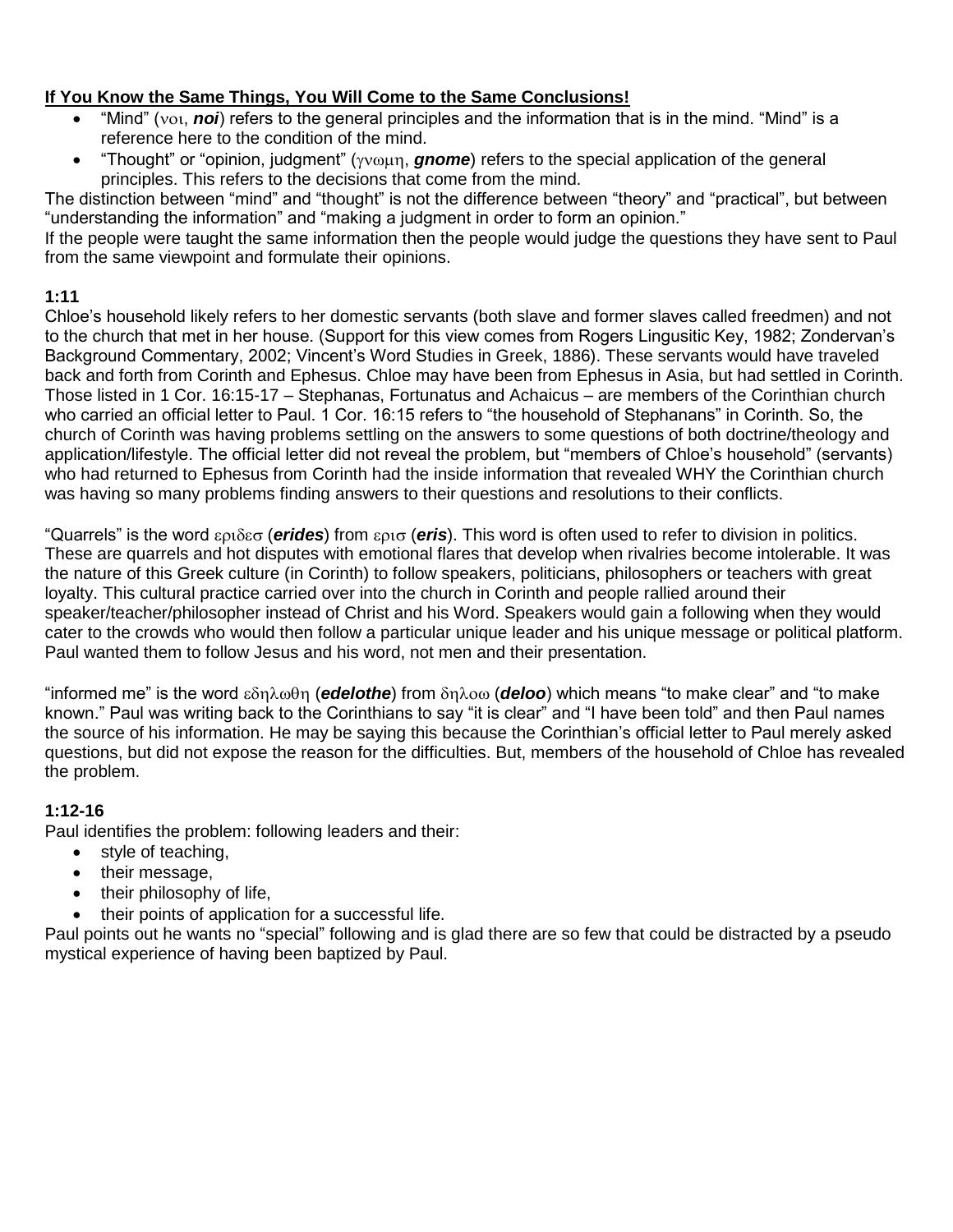## **1:17**

Paul regains the direction of the letter with the word "For" and says it is not about baptism, followers, presentation styles, but the message.

This mention of "preaching" and the "gospel" (or, message) introduces first contrast of right and wrong in the Corinthian Church. The Corinthians were not proclaiming the message, but were instead

**1:17** [3756](http://studybible.info/strongs/G3756) ου did not [1063](http://studybible.info/strongs/G1063) γαρ For [649](http://studybible.info/strongs/G649) απέστειλέ send με me [5547](http://studybible.info/strongs/G5547) χριστός Christ βαπτίζεινto immerse [235](http://studybible.info/strongs/G235) αλλ΄ but ευαγγελίζεσθαιto announce good news [3756](http://studybible.info/strongs/G3756) ουκ not εν in [4678](http://studybible.info/strongs/G4678) σοφία wisdom [3056](http://studybible.info/strongs/G3056) λόγου of word [-3361](http://studybible.info/strongs/G3361) ίνα μη lest [2758](http://studybible.info/strongs/G2758) κενωθή should be an empty *work* ο the [4716](http://studybible.info/strongs/G4716) σταυρός cross [3588](http://studybible.info/strongs/G3588) του of the χριστού Christ

seeking speakers that could bring them wisdom. The Corinthians did not want to hear something they could believe and be changed. They wanted to hear something they could use and improve their life.

Paul's phrase "Christ…sent me" includes the verb form of the noun **apostolos** αποστολος meaning "sent one"

Interesting point about baptism here is that the message and salvation standalone without baptism. Paul did baptize, but he did not make it a requirement for salvation. In fact, it always came after people had heard the message, believed in the Lord and received salvation.

"Preaching the Gospel" is contrasted with "Words of human wisdom"

This introduces a long section (1:17-2:16) where Paul explains the Corinthian problem.

In the next 32 verses Paul will develop this theme and provide correction concerning the contrasting presentation:

- "the message of God's revelation" (which is Paul's style), or
- "words of human wisdom" (which is the Corinthian church speakers' style)

Paul addresses both the:

- 1. Content of the message, and the,
- 2. Form of the presentation as will be seen in 1 Cor. 2:1-5. The Greek philosophical, rhetorical style of presentation by the philosophers and wisemen is the Corinthian church's style of preaching. This has already been a problem that was addressed in Thessalonica (1 Thess. 1:5; 2:3-6, 13).

The literal phrase is "not in *sophia* (wisdom) of *logos* (word)"

- 1. *sophia* (wisdom) is the content of the message the wisdom of men's reasoning, men's philosophy, men's experience, men's stories, men's education, etc.
- 2. *logos* (word) is the form/style of presentation in this case "logos" (word") refers to how the *sophia* is presented. This speaks of the rhetorical style the wisdom of men was presented. Was it reason? Was it logic? Was it debate?

Whatever the Corinthian style was used to present the wisdom of men to the church it was in direct contrast to Paul's message and style referred to in 2:1-5. In fact, Paul's wisdom, message and style where under direct criticism by the church for not being wisdom, relevant, useful, applicable, intelligent, etc. as is seen in 2:1-5.

But, Paul does have his own *logos* (words) which refers to his own style, his own presentation which is identified in 1:18. Paul's *logos* is the logos of the cross.

### **First Corinthians 1:18-25**

The division of these verses:

- a) 1:18-25 the message of the cross (Paul's text verse Isaiah 29:14)
- b) 1:26-31 the people who heard the message (Paul's text verse Jeremiah 9:3-24)
- c) 2:1-5 the person who brought the message
- d) 2:6-16 what really is spiritual and what really is wisdom? (Paul's text verse Isaiah 64:4)

### The answer to *"What is really spiritual?"*

Spiritual here are those with the Holy Spirit or all believers.

The answer to *"What is wisdom?"*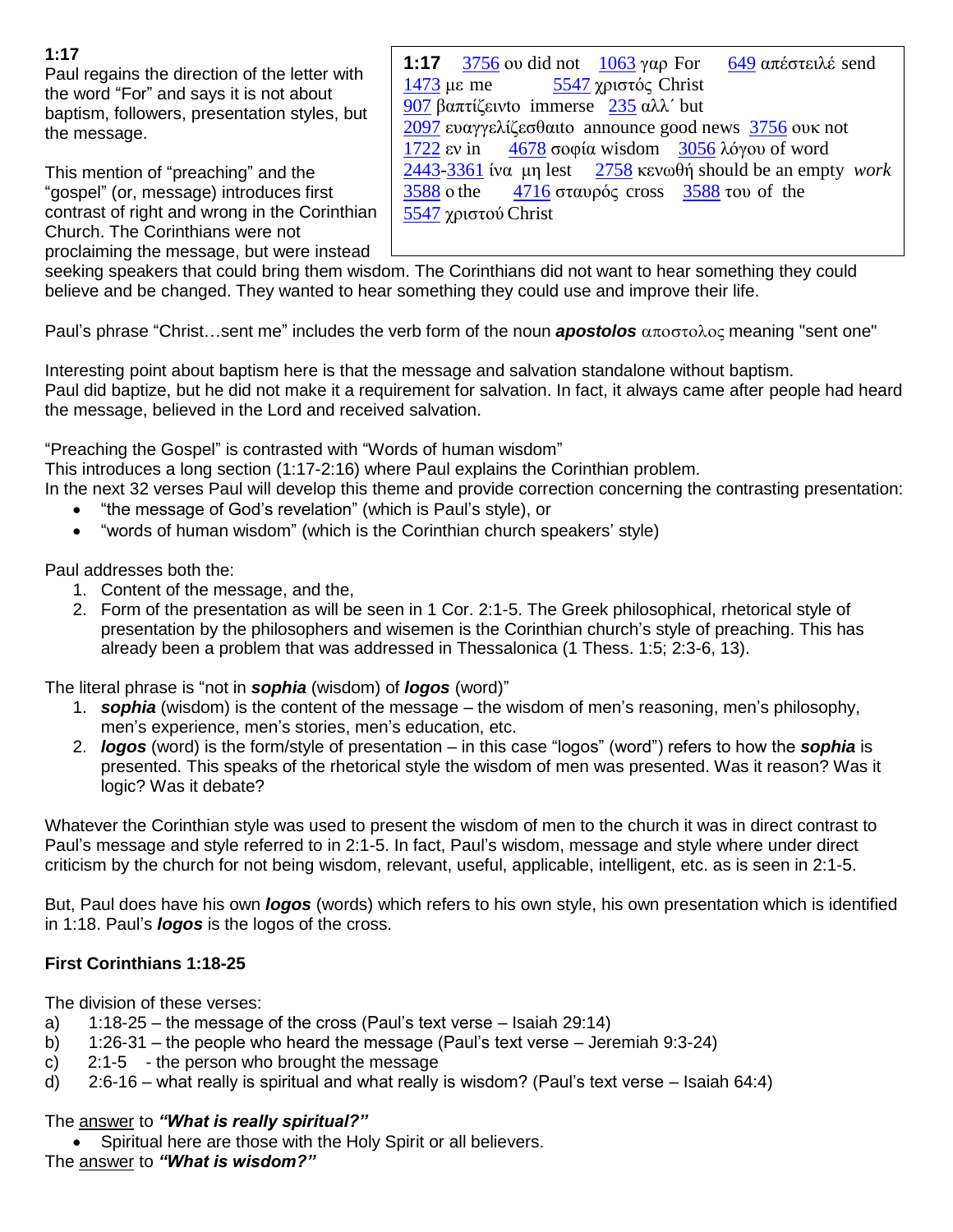Wisdom is using the "power" (presence) of the Spirit to see life and the world from the divine perspective. The **APPLICATION** of real "spirituality" and real "wisdom":

 The spiritual person with the wisdom of God will be able to embrace values, morals, future plans, priories and world views that agree with God's Word, God's character and are often different and unrecognizable for the natural man using natural wisdom.

The Avenues that Paul uses to prove his point:

- a. the means was the cross.  $\dots \dots$  . . . . . . it was simple 1:18-25
- b. the people were the Corinthians . . . .they were simple 1:26-31
- c. the preacher was Paul  $\dots \dots \dots$  he was simple 2:1-5

Indeed human wisdom is not greater than God's wisdom.

But the cross was not even a dispensing of God's wisdom to men.

The cross does not count on men receiving the wisdom of God and so become wiser.

The cross baffles men.

Men do not receive a higher level of wisdom and so be able to say, "Ah, now I have figured it out." The cross baffles the Jew. The cross baffles the Gentile.

The cross runs contrary to the wicked and is not the hope of the self-righteous.

To crucify the messiah or to sacrifice the hope of the world was not a concept in the realm of man.

The Corinthians had tried to move on from the simple message of the cross to something more profound and worthy of their time and reputation.

Imagine in the great philosophical culture of Greece the challenge of holding to the gospel message. It was simple. It was unimaginable. So it was unreasonable to the Greek mind which made the gospel foolish. The Corinthians had tried to move on from the gospel message as quick as they could and find with in the Christian message something more worthy of their intellect.

# **1:18**

Two groups in Paul's division of people:

- a. those who are perishing
- b. us who are being saved

Previously established groups of mankind:

- a. the Jew and the Gentile b. the Greek and the Barbarian
- c. the slave and the free
- 
- d. Roman citizen and non-citizen
- e. Male and Female

**1:18** [588](http://studybible.info/strongs/G3588) ο [3056](http://studybible.info/strongs/G3056)[-1063](http://studybible.info/strongs/G1063) λόγος γαρ For *the* word  $3588$  o the one  $3588$  του of the  $4716$  σταυρού cross [3588](http://studybible.info/strongs/G3588) τοις to the ones [3303](http://studybible.info/strongs/G3303) μεν indeed [622](http://studybible.info/strongs/G622) απολλυμένοις perishing [3472-](http://studybible.info/strongs/G3472)[1510.2.3](http://studybible.info/strongs/G1510.2.3) μωρία εστίis moronishness [3588-](http://studybible.info/strongs/G3588)[1161τ](http://studybible.info/strongs/G1161)οις δε but to the ones [4982](http://studybible.info/strongs/G4982) σωζομένοις being preserved  $1473$  ημίν to us [1411δ](http://studybible.info/strongs/G1411)ύναμις *the* power [2316](http://studybible.info/strongs/G2316) θεού of God [1510.2.3](http://studybible.info/strongs/G1510.2.3) εστι it is

"The *logos* of the cross" has power to save.

Mixing the wisdom of the world and the logos of men with the cross will empty the cross of power. The Gospel in the hands of the Corinthians has lost its power. Paul is contrasting power/weakness and folly/wisdom.

# **1:19**

Isaiah 29:14 – here in 29:1 Ariel (lit. "altar hearth" referring to temple altar) is Jerusalem are caught up in an endless cycle meaningless religious activities. Their attitude will put them into a stupor. When the words are read they cannot understand so the revelation of God is reduced by men to simply following

| 1:19 1125-1063 γέγραπται γαρ For it has been written                                    |
|-----------------------------------------------------------------------------------------|
| <u>622</u> απολώ I will destroy 3588 την the 4678 σοφίαν wisdom                         |
| 3588 $\tau \omega v$ of the 4680 $\sigma \omega \omega v$ wise 2532 $\kappa \alpha$ and |
| 4907 σύνεσιν understanding<br>$\frac{3588}{10}$ ty the                                  |
| 3588 των of the 4908 συνετών experts                                                    |
| $114$ αθετήσω I will disregard                                                          |

rules. Men cannot understand God without God's presence. In Rabbinic style Paul reaches for a text verse to build his argument around.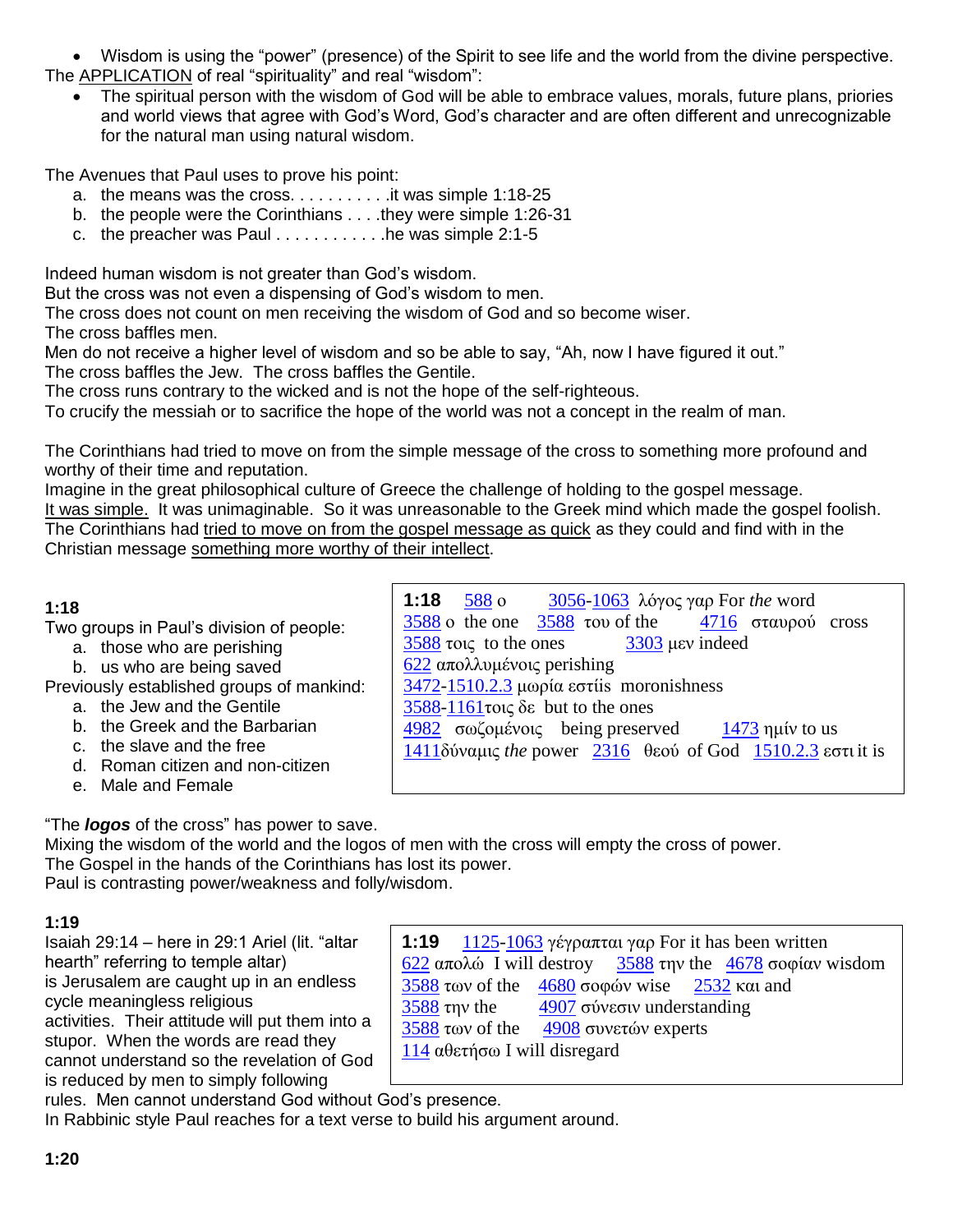Is Paul's open invitation addressed to his now imaginary scholars and wisemen that he will debate?

Wise man = Greeks

Scholar = is " $\gamma \rho \alpha \mu \mu \alpha \tau \epsilon \nu \sigma$ " which is the Jewish term for the experts in the Law such as the Rabbis and the teachers of the law. This word is not used among the Greeks for their lawyers, etc.

Philosopher = means "debater" and is only used twice in all of Greek writing (here and

# **1:20**

[4226π](http://studybible.info/strongs/G4226)ου Where *is* [4680](http://studybible.info/strongs/G4680) σοφός *the* wise? [4226](http://studybible.info/strongs/G4226) που Where *is*  [1122](http://studybible.info/strongs/G1122) γραμματεύς *the* scribe [4226](http://studybible.info/strongs/G4226) που Where *is* [4804](http://studybible.info/strongs/G4804) συζητητής *the* debater [3588](http://studybible.info/strongs/G3588) του [165-](http://studybible.info/strongs/G165)[3778](http://studybible.info/strongs/G3778) αιώνος τούτου of this eon? [3780](http://studybible.info/strongs/G3780) ουχί Did not [3471](http://studybible.info/strongs/G3471) εμώρανεν make moronish [3588](http://studybible.info/strongs/G3588) ο [2316](http://studybible.info/strongs/G2316) θεός God [3588](http://studybible.info/strongs/G3588) την the [4678](http://studybible.info/strongs/G4678) σοφίαν wisdom [3588](http://studybible.info/strongs/G3588) του [2889-](http://studybible.info/strongs/G2889)[3778](http://studybible.info/strongs/G3778) κόσμου τούτου of this world

in Ignatius.) It is a personal word aimed at the Corinthians who are "debating" Paul.

Paul has challenged his opponents:

- a. The Greeks
- b. The Jews
- c. The Corinthians

Has not God made foolish the wisdom of the Jews and the Greeks and even the Corinthians?

## **1:21**

How does God make the wisdom of God appear foolish to the world. Paul begins his argument with a statement all sides can agree on: "the world did not discover God through a system of wisdom."

Any god discovered by human wisdom with be a creation in the image and understanding of fallen man. Any god "discovered" by fallen man will reflect:

- Mere human understanding
- Mere human desires and resolutions to our human problems, needs, fears, etc.
- Mere human point of view concerning:
	- o Right/wrong
	- o Direction for history
	- o What is important
	- o View of the purpose for life

# *Explanation:*

Distinguish between knowing God exists (Romans 1) and understanding what God is doing (1 Cor. 1:21) The world knows God exists that is why all cultures are religious and why false religions develop. Paul is not saying people do not know of God.

Paul is saying once people recognize God though natural means they cannot simply "know"

God or understand his ways and his plans.

After recognizing God's existence it is up to man to pursue God for God's revelation of himself. As Romans 2:7 says.

In Romans 1:21-28 men fail to do this. Instead they create gods in their own images from their own imaginations. They make gods who think like men think.

"Foolishness of what was preached" refers to the proclamation of that second step (proclaiming the revelation from God) to knowing God (hearing and believing).

"Foolishness of what was preached" is the proclamation and the hearing of his word.

Those who recognize and accept ("believe") the revelation from God are saved.

# **1:22**

Jews want to see a sign something they can physically see and trust in. Their Messiah would manifest physically and change the world. Today's Jew is looking for a natural man who is a political leader to improve their world through a process.

Greeks want to hear something they consider to be wisdom from their own understanding. Herodotus says, "All Greeks were zealous for every kind of learning."

The Greeks had advanced logic and Sophia (wisdom) to the place that the world was abandoning the gods.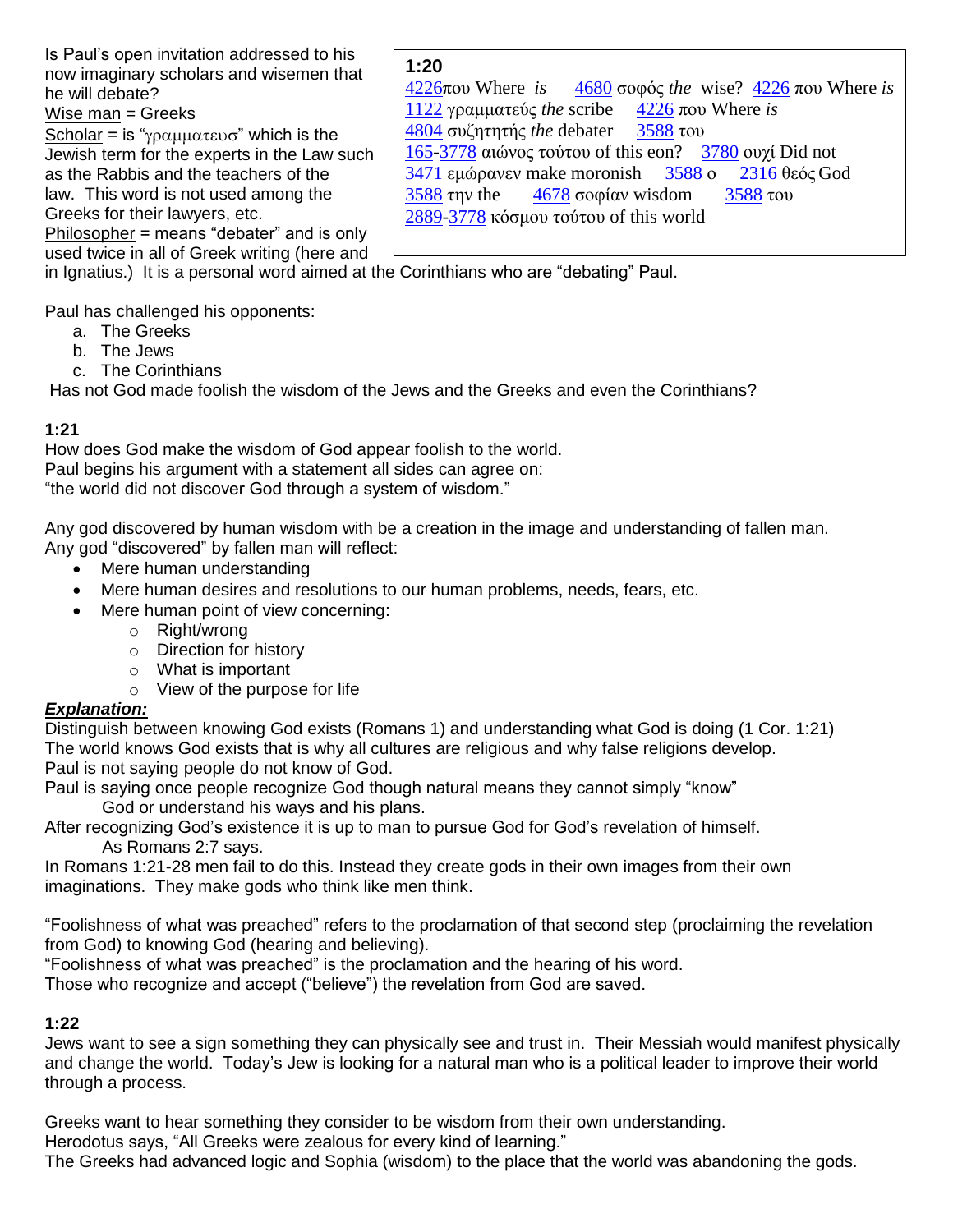But a preacher is going to present God's revelation.

It is neither a physical manifestation nor is it something that agrees with men's lower, natural reasoning. It is a revelation from God.

Thus, the preacher's message appears to be and is counted as "foolish":

- a. This does not mean it is foolish, illogical, anti-reality, senseless, uneducated, fictional, etc.
- b. It means men in their senses and in their thinking cannot find it. They must hear it from God.

### **1:23**

Crucified Messiah was not the sign the Jews were waiting for. The two things, "crucified" and "Messiah" cancel each other out similar to "fried ice."

"folly" means something more like "madness" instead of simply an intellectual defect or lack of wisdom.

The Jews did not crucify for public display but they stoned and hung the body for public display. (Dt. 21:23) "Christ crucified" does not fit the Jewish perspective. Thus Paul's attitude in Gal. 1:13-14 and 3:13. The Greeks considered Christianity along the same lines as all the other religions that had been dismissed as legends, superstitions. Belief in Jesus was to them as foolish as belief in Zeus or Hercules.

### **1:24**

It seems that God may have made a mistake.

If the Jews want a sign then give them the victorious Messiah

If the Greeks want wisdom then give them some wonderful logic.

But, that would be catering to men's natural abilities and understanding.

That would meet man at his fallen level. This is the level that idols (satan) meets man.

God is beyond man's understanding and plans.

Through the cross God has entered the world of man with a greater plan, a greater nature and a greater life. If man could understand it, then man would have thought of it and taken action.

The cross of Christ was effective. It has power that transforms lives today.

ROMANS 1:16, "I AM NOT ASHAMED (meaning "embarrassed" by the results or let down by the lack of effect) OF THE GOSPEL!" Paul was confident that the word of God would bring results every time it was proclaimed, understood and believed by a human.

### **1:25**

Do not blunt the power of the message by mixing it with:

- Rituals
- Symbols
- Wisdom
- Self-helps
- Mysticism
- $\bullet$  Etc.

Preach the word.

Conclusion is agreeable to all: God is better on a bad day than men are on a very, very good day. (Or, what men consider to be a "bad day" for God.)

Point: The Corinthians need to lose the thought that the gospel message is too simple for them.

That attitude simply means they have no idea what they are talking about.

The Corinthians need to stop trying to make church *relevant.*

The Corinthians need to stop tweaking the message to make it *more applicable*.

The Corinthians need to stop adjusting the vocabulary of God's word in order to make their *life better*.